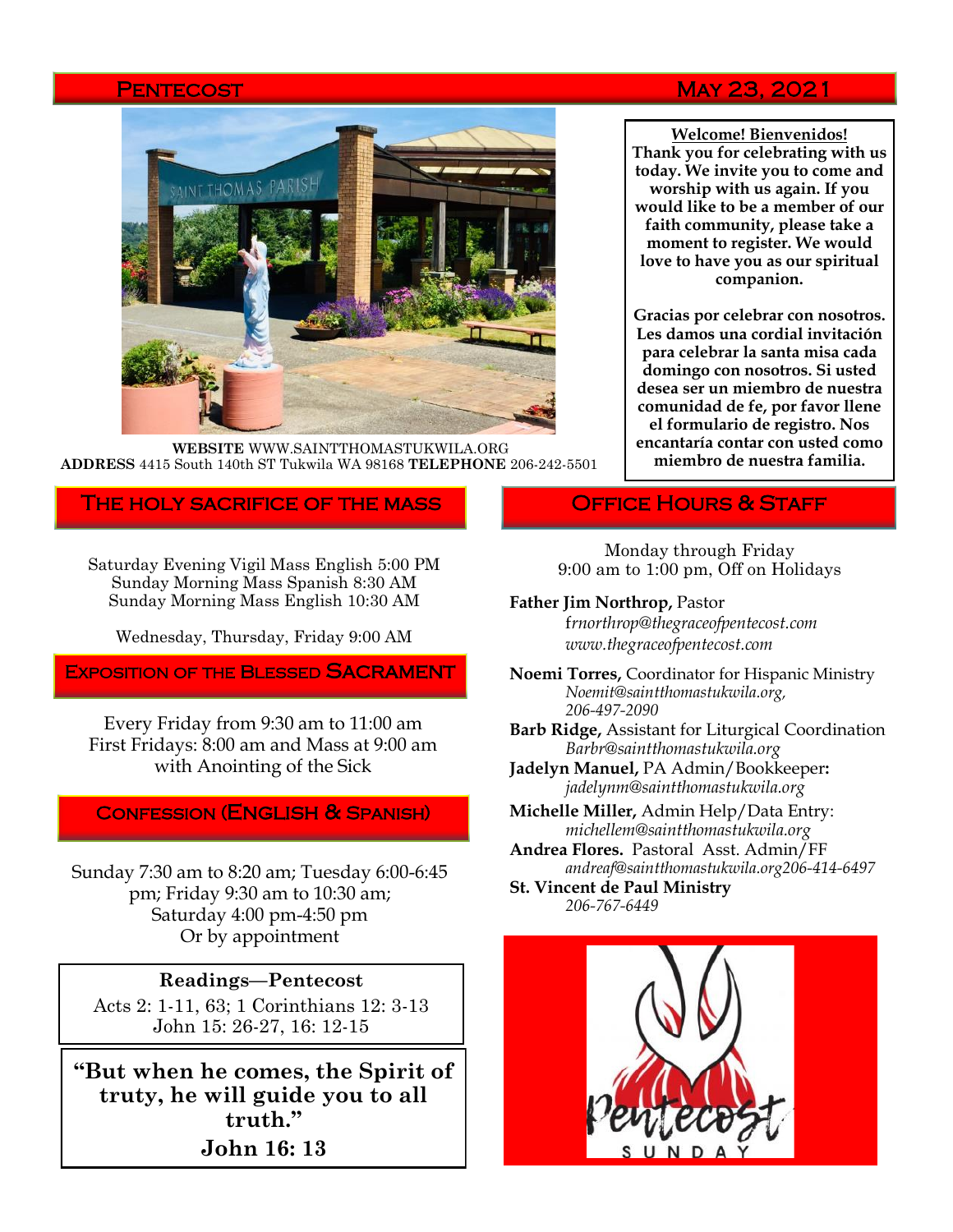# SPECIAL EVENTS

Pentecost Sunday recalls the time when the Holy Spirit came down on the Church. It also continues to remind us that, both in our personal lives and society, God does not do everything at once, but works in stages… Waiting and saying thank you are essential parts of our relationship with God and with one another. **Prayer Vigil after Saturday Mass 5/22.** 

Pentecost...occurs on a Jewish feast day. The name of that feast includes the Greek word for fifty. The Jewish feast of tabernacles... celebrated the end of the harvest. It was time to thank God for plenty. It was fifty days after the celebration of Passover, which marked the beginning of harvesting new crops.

The Jewish feast overlaid the story of God freeing the Israelite people from slavery in Egypt and leading them to their promised land. The feast of Passover celebrated the night they prepared to cross the Red Sea into freedom. Fifty days later, they celebrated their time waiting in the desert before entering the promised land…In Jesus' time, Jews went to Jerusalem to celebrate Passover and Pentecost.

#### FINANCIAL STEWARDSHIP AT ST. THOMAS

| <b>Saturday &amp; Sunday English Masses</b>          | \$2,825.00  |
|------------------------------------------------------|-------------|
| <b>Sunday Spanish Mass</b>                           | \$1,014.05  |
| <b>Weekly Online Stewardship (April 3)</b>           | \$731.00    |
| Maintenance Fund/Fondo de Mantenimiento              | \$501.00    |
| <b>Total Donation/Donación Total</b>                 | \$5,052.05  |
| <b>Annual Catholic Appeal Goal</b>                   | \$29,539.00 |
| Received so far:: \$8,075.00<br><b>BALANCE OWING</b> | \$21,464.00 |

#### **The stewardship report above is from May 15 & 16.**



**Please call the office for Mass Intentions**

Do you have friends or neighbors who need assistance? The help line staff at St. Vincent de Paul stand ready to assist. Call 206-767- 6449





A Future Full of Hope: the Annual Catholic Appeal Campaign. Our goal is \$29,539. Please fill out a pledge envelope today or donate online. The web address is on the pledge envelopes in the narthex. Any funds raised over that amount will return to St. Thomas to help in repairing and beautifying the social hall and nursery area.

Under St. Thomas' patronage, our parish aspires to evangelize our world through the Beauty of our Liturgical worship; the Goodness of our lives empowered by the Holy Spirit and ordered towards holiness in community; and conforming our minds to the Truth of the Scriptures and Tradition.